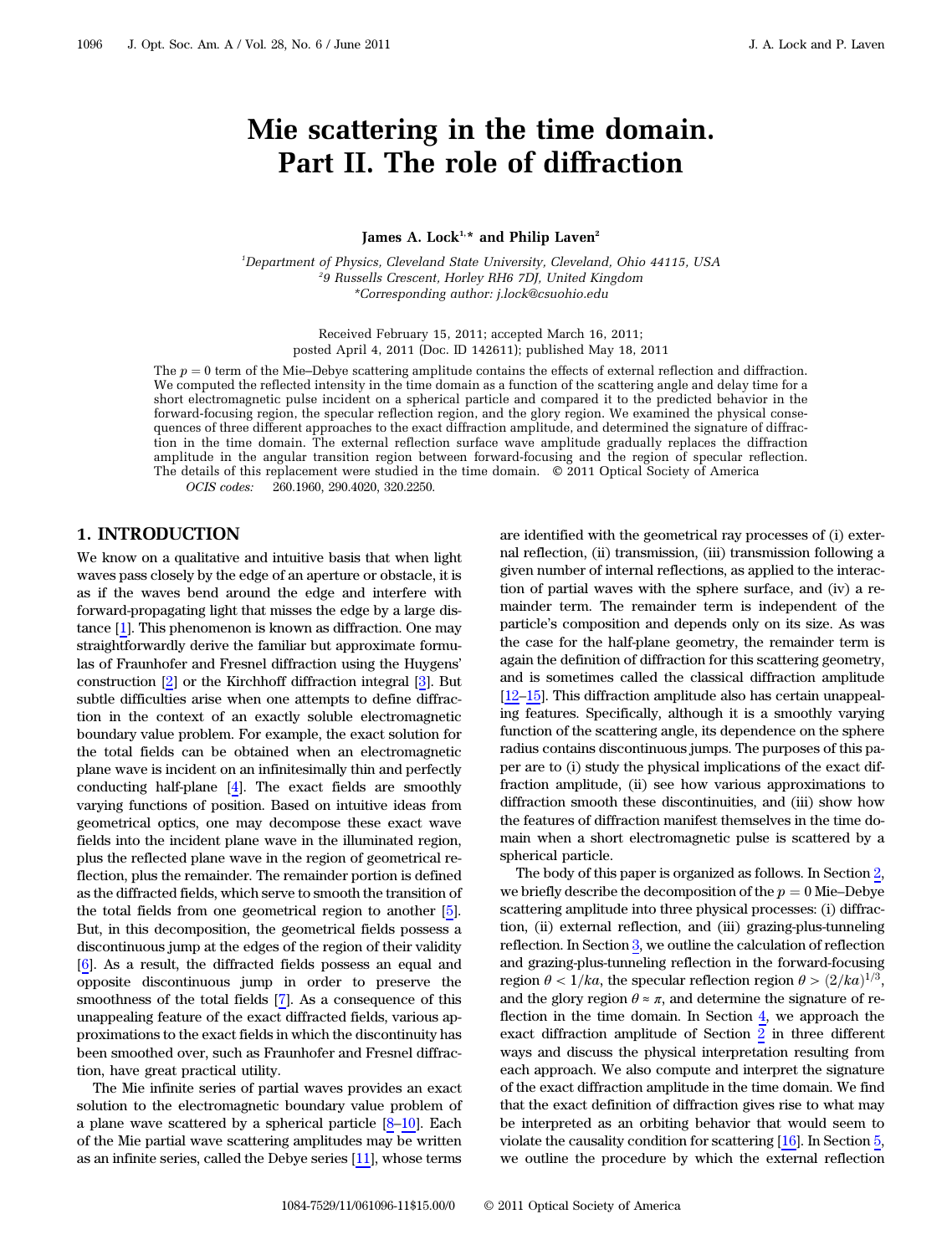electromagnetic surface wave amplitude gradually replaces the diffraction amplitude in the angular region between forward focusing and specular reflection so as to eliminate the apparent causality violation, and we illustrate the details of the replacement in the time domain. Lastly, in Section  $6$ , we summarize our major results.

#### <span id="page-1-0"></span>2. DECOMPOSITION OF THE  $p = 0$  TERM OF THE DEBYE SERIES

When an electromagnetic plane wave of wavelength  $\lambda$ , wave number  $k = 2\pi/\lambda$ , electric field strength  $E_0$ , polarized in the x direction, and propagating in the positive z direction is incident on a spherical particle of radius  $a$  and refractive index  $N$ , the far-zone scattered electric field in Mie theory is  $[8-10]$  $[8-10]$  $[8-10]$  $[8-10]$ 

<span id="page-1-1"></span>
$$
\mathbf{E}^{\text{scatt}}(\theta,\varphi) = \mathbf{i} S_2(\theta) \cos(\varphi) \mathbf{u}_{\theta} - \mathbf{i} S_1(\theta) \sin(\varphi) \mathbf{u}_{\varphi},\qquad(1)
$$

where the scattering amplitudes are

$$
S_1(\theta) = \sum_{n=1}^{\infty} \{ (2n+1)/[n(n+1)] \} [a_n \pi_n(\theta) + b_n \tau_n(\theta)], \quad (2a)
$$

$$
S_2(\theta) = \sum_{n=1}^{\infty} \{ (2n+1)/[n(n+1)] \} [a_n \tau_n(\theta) + b_n \pi_n(\theta)]. \quad (2b)
$$

The  $E_0[\exp(ikr - i\omega t)]/(kr)$  dependence of the outgoing spherical wave has been suppressed in Eq. [\(1\)](#page-1-1). The  $p = 0$ portion of the Debye series decomposition of the Mie theory partial wave scattering amplitudes is [\[14](#page-10-5)]

$$
a_n = (1/2)(1 - R_n^{\text{TM}}), \tag{3a}
$$

$$
b_n = (1/2)(1 - R_n^{\text{TE}}),\tag{3b}
$$

where the partial wave external reflection amplitudes  $R^{\rm TE}_{n}$  and where are parameters are external reflection displacations  $R_n^{\text{TM}}$  are quotients of sums of products of Riccati–Bessel and Riccati–Neumann functions evaluated at ka and Nka. Equations  $(3a)$  and  $(3b)$  describe diffraction plus external reflection in the short wavelength limit  $\lambda \ll a$ . For the remainder of this paper, we define diffraction to be [[12,](#page-10-2)[14](#page-10-5)]

<span id="page-1-4"></span>
$$
S_1^{\text{diff}}(\theta) = S_2^{\text{diff}}(\theta)
$$
  
= (1/2)  $\sum_{n=1}^{kA} \{(2n+1)/[n(n+1)]\} [\pi_n(\theta) + \tau_n(\theta)].$  (4)

Since the partial wave numbers  $n$  are constrained to be integers, the upper limit of the partial wave sum is  $kA$ , the greatest integer contained in the particle size parameter ka. This causes discontinuous jumps in the dependence of diffraction on particle size. The diffraction amplitudes change only when ka passes an integer value and the contribution of one additional partial wave is added to the sum.

The details of external reflection are intimately related to the angular interval under consideration and the impact parameter with which an effective geometrical ray strikes the sphere [\[17](#page-10-6)–[19\]](#page-10-7). Geometrical rays striking the sphere surface with nongrazing incidence are reflected in the nonforward direction,  $\theta > (2/ka)^{1/3}$ . The scattering amplitudes for this physical process of specular reflection are

$$
S_1^{\text{ref}}(\theta) = (-1/2) \sum_{n=1}^{[ka - \varepsilon_{\text{max}}(ka)^{1/3}] - 1} \{ (2n+1) / [n(n+1)] \} [R_n^{\text{TM}} \pi_n(\theta) + R_n^{\text{TE}} \tau_n(\theta)],
$$
\n(5a)

Sref

$$
S_2^{\text{ref}}(\theta) = (-1/2) \sum_{n=1}^{[ka-\varepsilon_{\text{max}}(ka)^{1/3}] - 1} \{ (2n+1) / [n(n+1)] \} [R_n^{\text{TM}} \tau_n(\theta) + R_n^{\text{TE}} \pi_n(\theta)],
$$
\n(5b)

where  $[x]$  denotes the greatest integer contained in x. Partial waves with  $n + 1/2 = (ka) + \varepsilon (ka)^{1/3}$  and  $-\varepsilon_{\text{max}} \leq \varepsilon \leq \varepsilon_{\text{max}}$ correspond to rays that either strike the sphere with grazing incidence, or classically just miss striking the sphere's surface, tunnel through the centrifugal barrier surrounding it, and nonetheless reflect from the sphere surface [\[13](#page-10-8),[14\]](#page-10-5). These partial waves are said to be in the edge region. The scattering amplitudes for the physical process of grazing-plus-tunneling reflection of the partial waves in the edge region are

$$
S_1^{\text{grav+tunn}}(\theta) = (-1/2) \sum_{n=[ka-\varepsilon_{\text{max}}(ka)^{1/3}]}^{kA} \{ (2n+1)/[n(n+1)] \}
$$
  
×[ $R_n^{\text{TM}} \pi_n(\theta) + R_n^{\text{TE}} \tau_n(\theta)$ ] + (1/2)  
×
$$
\sum_{n=kA+1}^{[ka+\varepsilon_{\text{max}}(ka)^{1/3}]} \{ (2n+1)/[n(n+1)] \} [(1 - R_n^{\text{TM}}) \pi_n(\theta) + (1 - R_n^{\text{TE}}) \tau_n(\theta)],
$$
(6a)

$$
S_2^{\text{graz+tunn}}(\theta) = (-1/2) \sum_{n=[ka-\epsilon_{\text{max}}(ka)^{1/3}]}^{kA} \{ (2n+1)/[n(n+1)] \}
$$
  
 
$$
\times [R_n^{\text{TM}} \tau_n(\theta) + R_n^{\text{TE}} \pi_n(\theta)] + (1/2)
$$
  
 
$$
\times \sum_{n=kA+1}^{[ka+\epsilon_{\text{max}}(ka)^{1/3}]} \{ (2n+1)/[n(n+1)] \} [(1-R_n^{\text{TM}}) \tau_n(\theta) + (1-R_n^{\text{TE}}) \pi_n(\theta)].
$$
 (6b)

In Eqs.  $(6a)$  and  $(6b)$ , the first sum is the contribution of grazing incidence and the second sum is the contribution of effective rays that just miss striking the sphere and tunnel through the centrifugal barrier.

That the combination of grazing reflection and tunneling reflection should be thought of as a single physical process is suggested by the limiting behaviors of the various contributions. First, if the Riccati–Bessel and Riccati–Neumann functions in  $R_n^{\text{TE}}$  and  $R_n^{\text{TM}}$  are replaced by their asymptotic forms for  $\varepsilon \gg 0$  at the upper end of the edge region [\[20](#page-10-9)], one obtains

<span id="page-1-2"></span>
$$
R_n^{\text{TE}} = R_n^{\text{TM}} \to 1 - i \exp(-2^{5/2} \varepsilon^{3/2} / 3) + O[1/(ka)^{1/3}] \tag{7}
$$

independent of refractive index. Equation [\(7\)](#page-1-2) is the wave optics equivalent of the geometrical ray Fresnel external reflection coefficient approaching −1 independent of refractive index as the angle of ray incidence approaches 90°. This behavior does not produce convergence of the partial wave sum for reflection alone as  $n \to \infty$ . In order to obtain convergence for  $\varepsilon \gg 0$ , one needs to use the full  $p = 0$  amplitude [[17](#page-10-6)–[19](#page-10-7)]

<span id="page-1-3"></span>
$$
1 - R_n^{\text{TE}} = 1 - R_n^{\text{TM}} \to i \exp(-2^{5/2} \varepsilon^{3/2} / 3) + O[1/(ka)^{1/3}]. \quad (8)
$$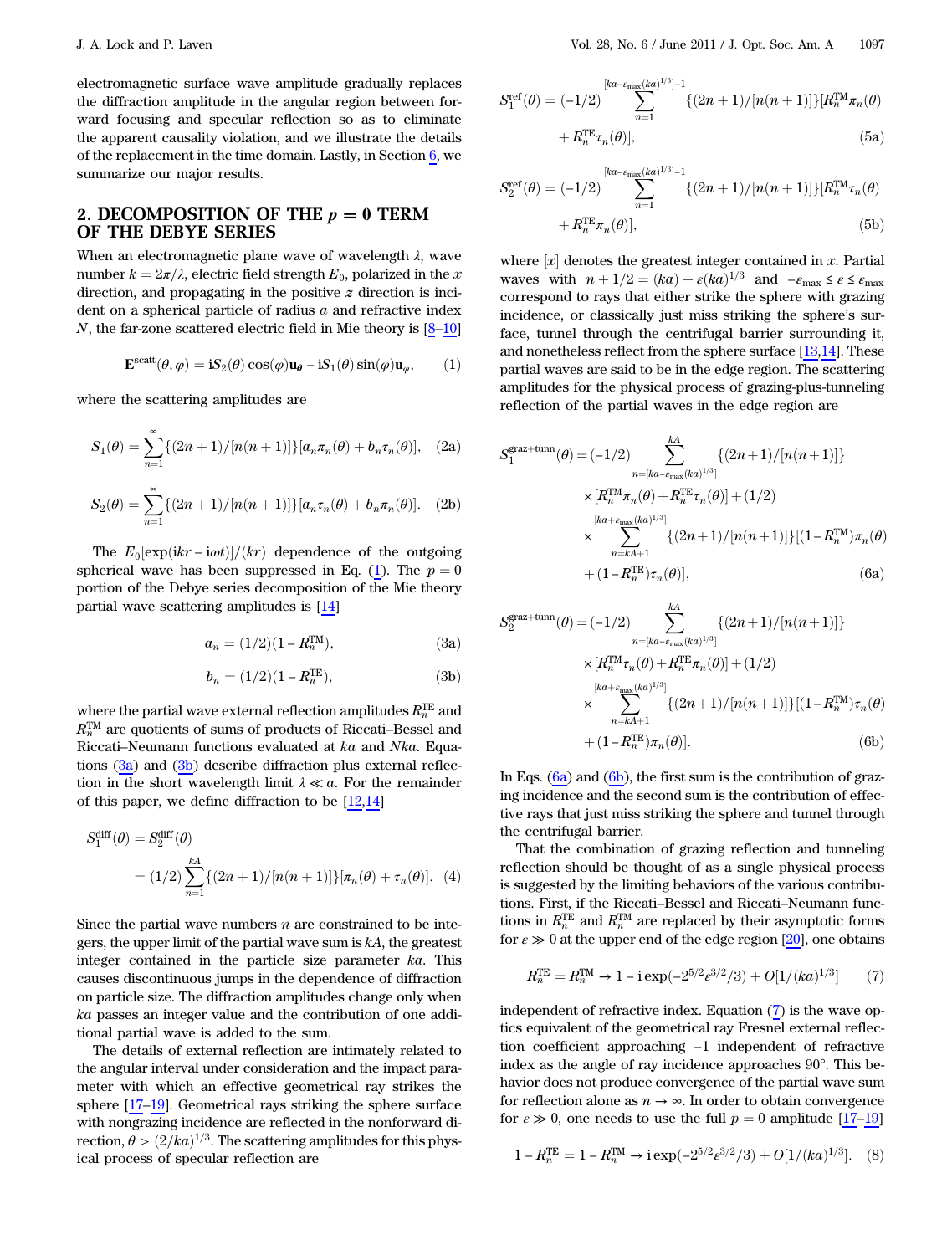<span id="page-2-1"></span>Second, if the Riccati–Bessel functions in  $R_n^{\text{TE}}$  and  $R_n^{\text{TM}}$  are replaced by their asymptotic forms for  $\varepsilon \ll 0$  at the lower end of the edge region  $[21]$  $[21]$ , one obtains

$$
-R_n^{\text{TE}} = -R_n^{\text{TM}} \to i \exp(-i2^{5/2} |\varepsilon|^{3/2}/3) + O[1/(ka)^{1/3}]. \tag{9}
$$

Equations  $(8)$  and  $(9)$  $(9)$  $(9)$  have the same functional form in the  $\varepsilon \gg 0$  and  $\varepsilon \ll 0$  limits, again suggesting that, for scattering in the short wavelength limit, it is natural to consider the combination of grazing reflection and tunneling reflection for partial waves in the edge region as a single physical process.

## <span id="page-2-0"></span>3. REFLECTED PORTION OF THE  $p = 0$ DEBYE SERIES TERM

We first consider specular reflection in the angular interval  $\theta$  >  $(2/ka)^{1/3}$ . The Riccati–Bessel and Riccati–Neumann functions in  $R_n^{\rm TE}$  and  $R_n^{\rm TM}$  in Eqs. (5a) and (5b) are replaced by their large-order large-argument approximation [\[22](#page-10-11)]. The angular functions  $\pi_n(\theta)$  and  $\tau_n(\theta)$  in this angular interval [[23\]](#page-10-12) are expanded in powers of  $n + 1/2$  and the leading term is retained. The resulting partial wave sum is approximated by an integral over an effective impact parameter [\[24\]](#page-10-13), and the integral is then evaluated using the method of stationary phase. As long as  $\theta > (2/ka)^{1/3}$ , the stationary phase point falls well within the range of partial waves considered. The result is the ray optics scattering amplitude

$$
S_1^{\text{ref}}(\theta) = i(ka/2)r^{\text{TE}}(\theta) \exp[-2ika\sin(\theta/2)],\tag{10a}
$$

$$
S_2^{\text{ref}}(\theta) = i(ka/2)r^{\text{TM}}(\theta) \exp[-2ika\sin(\theta/2)],\tag{10b}
$$

along with various wave optics corrections. The external reflection Fresnel coefficients in Eqs. (10a) and (10b) are

$$
rTE(\theta) = \{ [N^2 - \cos^2(\theta/2)]^{1/2} - \sin(\theta/2) \} / \{ [N^2 - \cos^2(\theta/2)]^{1/2} + \sin(\theta/2) \},
$$
\n(11a)

$$
r^{TM}(\theta) = \{ [N^2 - \cos^2(\theta/2)]^{1/2} - N^2 \sin(\theta/2) \} / \{ [N^2 - \cos^2(\theta/2)]^{1/2} + N^2 \sin(\theta/2) \}.
$$
\n(11b)

Consider a plane wave pulse  $\mathbf{E}^{\text{pulse}}(z, t)$  with the Fourier spectrum  $A(k)$  incident on the sphere. The reflected electric field in the time domain is obtained [\[25](#page-10-14)–[28\]](#page-10-15) by inverse Fourier transforming the product of the scattered field of Eqs.  $(10a)$ and (10b) and the incident pulse spectrum, giving

$$
\mathbf{E}^{\text{ref}}(t,\theta,\varphi) = [-r^{\text{TM}}(\theta)\cos(\varphi)\mathbf{u}_{\theta} + r^{\text{TE}}(\theta)\sin(\varphi)\mathbf{u}_{\varphi}]
$$

$$
\times \int_{-\infty}^{\infty} (\text{d}k/2\pi)A(k)(ka/2)\exp[-2ika\sin(\theta/2) - i\epsilon kt]. \tag{12}
$$

For a temporal Gaussian pulse with the spectrum function

$$
A(k) = \sigma(\pi)^{1/2} \exp[-\sigma^2 (k - k_0)^2 / 4], \tag{13}
$$

<span id="page-2-2"></span>the magnitude-squared of the time domain electric field can be evaluated analytically and gives the intensity

$$
I^{\text{ref}}(t,\theta,\varphi) = [(k_0 a)^2/4] \{ [r^{\text{TE}}(\theta)]^2 \cos^2(\varphi) + [r^{\text{TM}}(\theta)]^2 \sin^2(\varphi) \} \times \exp\{-2[ct + 2a\sin(\theta/2)]^2/\sigma^2 \}, \tag{14}
$$

where the  $E_0^2/(k_0r)^2$  dependence is suppressed in Eq. [\(14](#page-2-2)).<br>This prodiction is compared in Fig. 1 with the numerically This prediction is compared in Fig. [1](#page-2-3) with the numerically computed  $p = 0$  time domain intensity using the 10 fs wide raised cosine pulse of [\[29](#page-10-16)] with  $\lambda_0 = 0.65 \,\mu \text{m}$  incident on a spherical particle of radius  $a = 10 \mu m$  and refractive index  $N + iK = 1.3326 + i(1.67 \times 10^{-8})$ . As was the case in [\[29](#page-10-16)], in this paper, all the analytical results are obtained using the Gaussian pulse, whereas all the numerical results are obtained using the truncated raised cosine pulse. The behavior of the relative maximum of the time domain intensity is independent of pulse shape. In addition, it should be noted that the delay times in Fig. [1](#page-2-3) are given relative to that of the externally reflected central ray. For future reference, the temporal maximum of the reflected pulse without the offset of Fig. [1](#page-2-3) added on is given in the time domain by

$$
t = -(2a/c)\sin(\theta/2) \approx -a\theta/c \tag{15}
$$

<span id="page-2-4"></span>when  $\theta$  is small.

Grazing-plus-tunneling reflection of the edge rays contributes to scattering at all angles. In the forward-focusing region

<span id="page-2-3"></span>

function of the scattering angle and delay time for the unpolarized raised cosine pulse of [\[29](#page-10-16)] with  $\lambda_0 = 0.65 \,\mu$ m. and  $\tau = 5$  fs incident on a spherical particle of radius  $a = 10 \mu m$  and refractive index  $N + iK = 1.3326 + i(1.67 \times 10^{-8}).$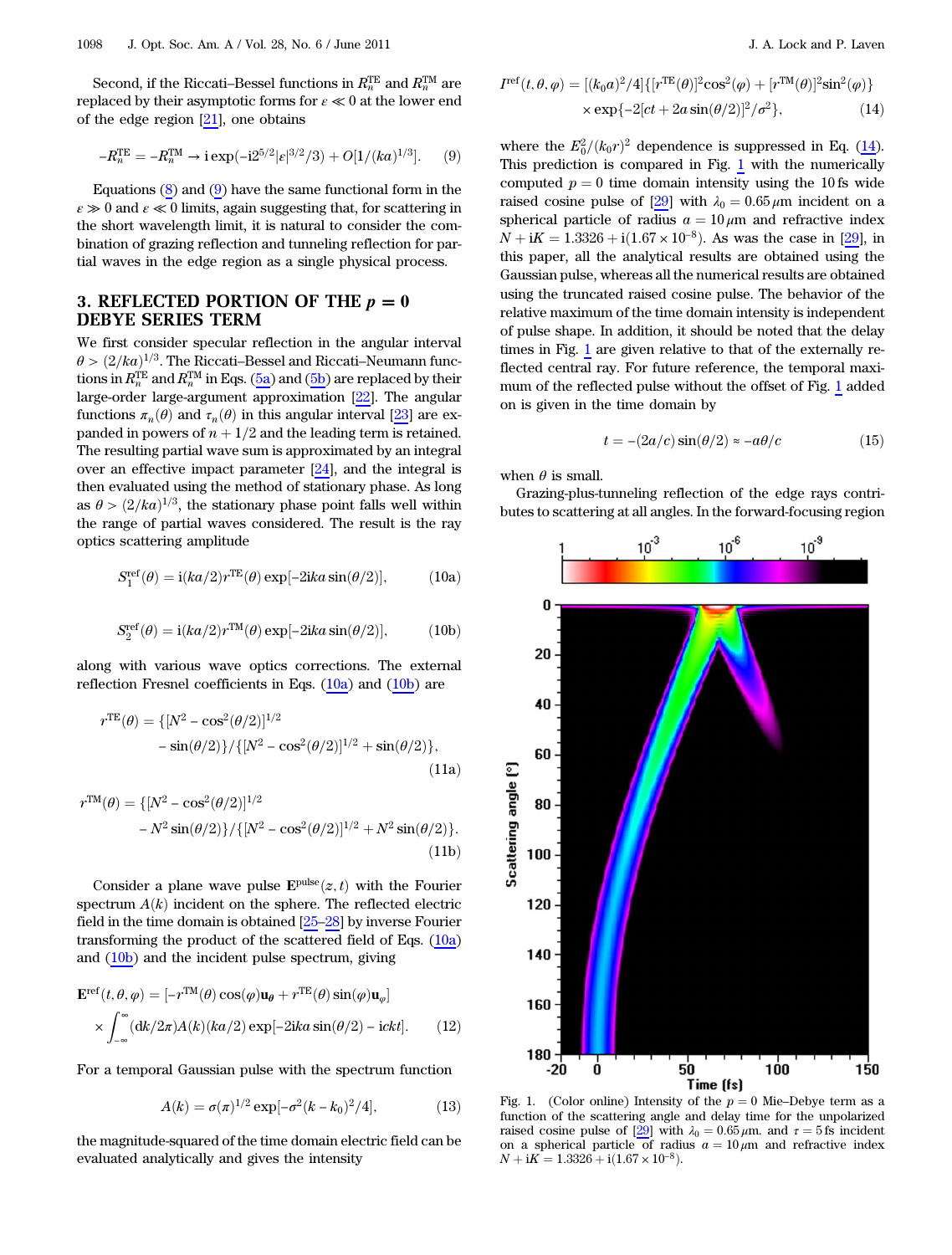$\theta < 1/ka$ , keeping the first two terms in the expansion of  $R^{\text{TE}}_n$ and  $R_n^{\text{TM}}$  in powers of ka in Eqs. (6a) and (6b), using the appropriate approximation to the angular functions [[12\]](#page-10-2), and approximating the sum over partial waves by an integral over  $\varepsilon$ , we obtain the transitional approximation to the externally reflected field

<span id="page-3-9"></span>
$$
\mathbf{E}^{\text{grav+tunn}}(\theta,\varphi) = \{ (ka)^{4/3} \exp(5\pi i/6) + (ka)(N^2 + 1)/[2(N^2 - 1)^{1/2}] \} J_0(ka\theta) \mathbf{u}_x - [(ka)(N^2 - 1)^{1/2} J_2(ka\theta)/2] \times [\cos(2\varphi) \mathbf{u}_x + \sin(2\varphi) \mathbf{u}_y].
$$
 (16)

The  $(ka)^{4/3}$  dependence of the leading term is characteristic of constructive interference of an effective ring source of width  $(ka)^{1/3}$  located on the circular locus of grazing incidence points [[30\]](#page-10-17) and represents a focusing amplification beyond the  $(ka)^1$  geometrical optics background of Eqs. (10a) and (10b).

For grazing-plus-tunneling reflection of the edge rays in the specular reflection region  $\theta > (2/ka)^{1/3}$ , the first two terms in the expansion of  $R^{\rm TE}_n$  and  $R^{\rm TM}_n$  in powers of  $ka$  in Eqs. (6a) and (6b) are used along with the  $\exp[i(n+1/2)\theta - i\pi/4]$  portion of the angular functions of  $[23]$  $[23]$ , and the sum over partial waves is again approximated by an integral over  $\varepsilon$ . The integration region is then extended to the entire  $\varepsilon$  axis in order to obtain a contour integral in the complex plane, which is then evaluated using the method of residues. The resulting transitional approximation to the surface wave portion of the external reflection field is

<span id="page-3-4"></span>
$$
\mathbf{E}^{\text{grav+tunn}}(\theta,\varphi) = (ka)^{5/6} T(\theta) B(k,\theta) \exp[ika\Phi(k,\theta)]
$$

$$
\times \{[1 - N^2 \theta/(N^2 - 1)^{1/2}] \cos(\varphi)\mathbf{u}_{\theta}
$$

$$
-[1 - \theta/(N^2 - 1)^{1/2}] \sin(\varphi)\mathbf{u}_{\varphi} \}, \qquad (17)
$$

<span id="page-3-1"></span>where

<span id="page-3-3"></span>
$$
T(\theta) = \exp(7i\pi/12) / \{2^{5/6} [\pi \sin(\theta)]^{1/2} [Ai'(-X)]^2\},\qquad(18)
$$

$$
B(k,\theta) = \exp\{-\theta[3^{1/2}X(ka)^{1/3}/2^{4/3} \right.
$$

$$
-(1/2)(N^2+1)/(N^2-1)^{1/2}]\},
$$
(19)

$$
\Phi(k,\theta) = \theta \{1 + X/[2^{4/3}(ka)^{2/3}]\}.
$$
 (20)

<span id="page-3-10"></span><span id="page-3-2"></span>In Eqs. [\(18](#page-3-1))–([20\)](#page-3-2),  $X = 2.3381$  is the magnitude of the argument of the first zero of the Airy function [\[31](#page-10-18)], which occurs in the residue of the dominant pole of the integrand. In Eq.  $(19)$  $(19)$ , the weak polarization dependence of the damping rate [[19\]](#page-10-7) has been replaced by the average damping rate. The first two terms of the reflected ray portion of the scattered field are obtained from the exp $[-i(n+1/2)\theta + i\pi/4]$  portion of the angular functions and a stationary phase evaluation of the resulting integral. The result coincides with the first two terms of Eqs. (10a) and (10b) when expanded in powers of  $\theta$ . Multiplying Eqs.  $(17)$  $(17)$ – $(20)$  $(20)$  by the spectrum function of the incident pulse and inverse Fourier transforming the result, one obtains the surface wave field in the time domain. Ignoring the dispersion of the surface wave speed in Eq.  $(20)$  $(20)$ , the surface wave intensity in the time domain is then

$$
I^{\text{grav+tunn}}(t,\theta,\varphi) = (k_0 a)^{5/3} [T(\theta)B(k_0,\theta)]^2 \exp\{-2[ct\n-\alpha\Phi(k_0,\theta)]^2/\sigma^2\}.
$$
\n(21)

<span id="page-3-8"></span>The temporal maximum of the surface wave pulse occurs at

$$
t = (a\theta/c)\{1 + X/[2^{4/3}(k_0a)^{2/3}]\}.
$$
 (22)

For grazing-plus-tunneling reflection of the edge rays in the glory region  $\theta \approx \pi - \delta$ , where  $\delta$  is a small angle, the method described above along with the approximation of [\[32](#page-10-19)] to the angular functions and applied to Eqs.  $(6a)$  and  $(6b)$  for both the shorter path and longer path surface waves gives the surface wave glory:

<span id="page-3-5"></span>
$$
\mathbf{E}^{\text{grav+tunn}}(\theta,\varphi) = (ka)^{4/3} \{ \exp(-4\mathrm{i}\pi/3) B(k,\pi)
$$
  
\n
$$
\times \exp[ika\Phi(k,\pi)]/2^{1/3} [A\mathrm{i}'(-X)]^2 \}
$$
  
\n
$$
\times \{ [-\pi(N^2-1)^{1/2}/2] J_0(ka\delta) \mathbf{u}_x
$$
  
\n
$$
+ [1 + \pi(N^2+1)/2(N^2-1)^{1/2}] J_2(ka\delta)
$$
  
\n
$$
\times [\cos(2\varphi)\mathbf{u}_x + \sin(2\varphi)\mathbf{u}_y] \}. \tag{23}
$$

The slow angular dependence of the surface wave damping has been evaluated at  $\theta = \pi$  in Eq. ([23\)](#page-3-5), while the rapid angular dependence of the Bessel functions has been retained. The surface wave glory is amplified by a factor of  $(ka)^{1/2}$  above that of Eq. ([17\)](#page-3-4) for angles below the glory region.

## <span id="page-3-0"></span>4. DIFFRACTED PORTION OF THE  $p = 0$ DEBYE SERIES TERM

<span id="page-3-6"></span>Diffraction was defined in Eq.  $(4)$  $(4)$  $(4)$  as the portion of the electromagnetic wave scattering amplitude that is independent of the particle's composition. Since the angular functions  $\pi_n(\theta)$ and  $\tau_n(\theta)$  are derivatives of Legendre polynomials  $P_n[\cos(\theta)],$ substitution of the resulting expression for  $\pi_n(\theta) + \tau_n(\theta)$  into the Legendre polynomial differential equation [[33\]](#page-10-20) gives

$$
S_{em}^{\text{diff}}(\theta) = \sum_{n=1}^{kA} (n+1/2) P_n[\cos(\theta)]
$$
  
+  $[1 - \cos(\theta)] \sum_{n=1}^{kA} \{(n+1/2)/[n(n+1)]\}$   
 $\times dP_n[\cos(\theta)]/d \cos(\theta).$  (24)

The first sum in Eq.  $(24)$  $(24)$  coincides with the definition of diffraction for scattering of scalar waves by a sphere [[17\]](#page-10-6) except that  $n = 0$  is also included for scalar waves, and the second sum describes additional differences between diffraction of electromagnetic waves and diffraction of scalar waves.

<span id="page-3-7"></span>Three different approaches to Eq. [\(4\)](#page-1-4) are now pursued in order to elucidate a number of features of diffraction. First, one may substitute  $\pi_n(\theta)$  and  $\tau_n(\theta)$  obtained from the uniform asymptotic approximation of the Legendre polynomials [\[34](#page-10-21)] for arbitrary  $n$ ,

$$
P_n[\cos(\theta)] = [\theta/\sin(\theta)]^{1/2} \{ J_0[(n+1/2)\theta] + J_1[(n+1/2)\theta][\cot(\theta) - (1/\theta)]/[8(n+1/2)] + O[1/(n+1/2)^2] \},
$$
(25)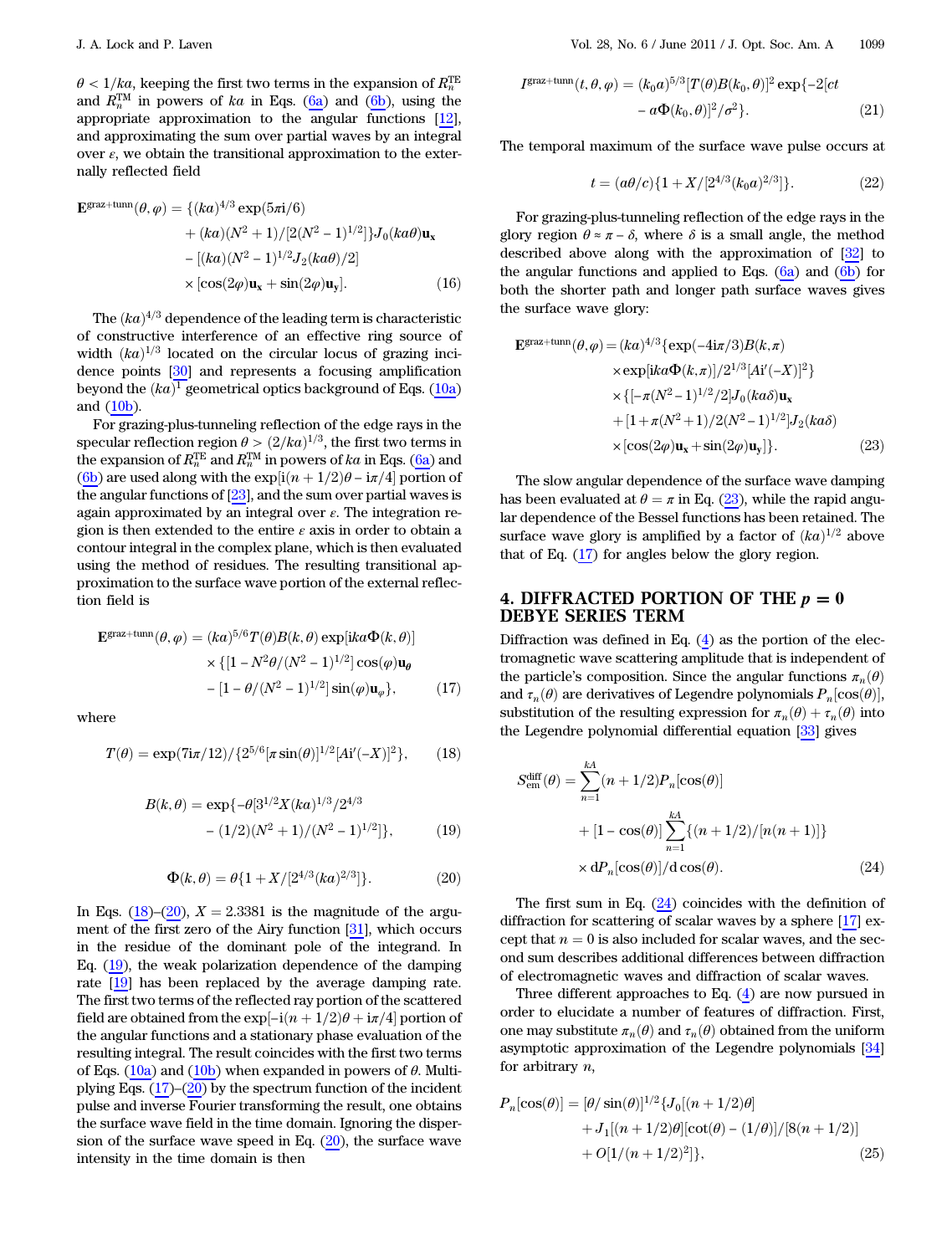into Eq. ([4](#page-1-4)). The uniform approximation diverges as  $\theta$  approaches 180°, but it is both accurate and useful away from backscattering [[35\]](#page-10-22). When the sum over partial waves is approximated by an integral over an effective impact parameter, the diffraction amplitude for electromagnetic waves becomes

<span id="page-4-0"></span>
$$
S_{\text{em}}^{\text{diff}}(\theta) \approx [\theta/\sin(\theta)]^{1/2} \{ (kA)^2 J_1(kA\theta) / (kA\theta) + [1/\sin(\theta) - (1/8\theta) - 7\cot(\theta)/8][1 - J_0(kA\theta)] + O(1/kA) \},
$$
\n(26)

<span id="page-4-1"></span>while the first term of Eq.  $(24)$  $(24)$  for scattering of scalar waves gives [[13\]](#page-10-8)

$$
S_{\text{scalar}}^{\text{diff}}(\theta) \approx [\theta/\sin(\theta)]^{1/2} \{ (kA)^2 J_1(kA\theta) / (kA\theta) + [-(1/8\theta) + \cot(\theta)/8][1 - J_0(kA\theta)] + O(1/kA) \}. \tag{27}
$$

<span id="page-4-8"></span>Although the second term in Eqs.  $(26)$  $(26)$  and  $(27)$  $(27)$  differs from electromagnetic diffraction to scalar wave diffraction, the first term dominates for large  $kA$ , and reduces for small  $\theta$  to the familiar Fraunhofer diffraction amplitude

$$
S^{\text{diff}}(\theta) \approx (ka)^2 J_1(ka\theta) / (ka\theta) \tag{28}
$$

when  $A$  is replaced by the actual particle radius  $a$ , thus smoothing the dependence on particle size.

<span id="page-4-2"></span>As a second approach to Eq.  $(4)$  $(4)$  $(4)$ , we instead use the Taylor series expansion of the Legendre polynomials about  $\theta = 0^{\circ}$  [[36\]](#page-10-23),

$$
P_n[\cos(\theta)] = 1 - n(n+1)\theta^2/4 + [n(n+1)/48
$$
  
+ (n-1)n(n+1)(n+2)/64] \theta^4 + O(\theta^6). (29)

For small scattering angles, Eq. ([29\)](#page-4-2) is found to be less complicated than attempting to Taylor series expand the uniform approximation of Eq. ([25\)](#page-3-7). Substituting  $\pi_n(\theta)$  and  $\tau_n(\theta)$  obtained from Eq.  $(29)$  $(29)$  into Eq.  $(4)$  $(4)$  $(4)$  and performing the resulting sums over partial waves exactly gives

<span id="page-4-3"></span>
$$
S_{\text{em}}^{\text{diff}}(\theta) = [kA(kA + 2)/2]\{1 - (\theta^2/8)[(kA)^2 + 2kA - 1] + O(\theta^4)\}.
$$
\n(30)

<span id="page-4-4"></span>An approximation to Eq. ([30\)](#page-4-3) in terms of the Bessel function  $J_1$  and the actual particle radius  $a$  is

$$
S_{\text{em}}^{\text{diff}}(\theta) \approx (ka+1)^2 J_1[(ka+1)\theta]/[(ka+1)\theta]. \tag{31}
$$

For diffraction of scalar waves, substituting  $\pi_n(\theta)$  and  $\tau_n(\theta)$ obtained from Eq.  $(29)$  $(29)$  into the first term of Eq.  $(24)$  $(24)$  and performing the sum over partial waves starting with  $n = 0$  exactly gives

$$
S_{\text{scalar}}^{\text{diff}}(\theta) = [(kA + 1)^2/2][1 - kA(kA + 2)\theta^2/8 + O(\theta^4)], \quad (32)
$$

again leading to the approximation of Eq.  $(31)$  $(31)$ .

In the short wavelength limit  $ka + 1 \approx ka$ , we choose to retain the factors of  $ka + 1$  in order to motivate the following physical interpretation of diffraction. For  $\theta > 2.5/ka$ , the <span id="page-4-5"></span>asymptotic form [[37\]](#page-10-24) of the Bessel function  $J_1[(ka+1)\theta]$  is valid and may be substituted into Eq.  $(31)$  $(31)$ , with the factor  $[\theta/\sin(\theta)]^{1/2}$  appended, giving

$$
S^{\text{diff}}(\theta) \approx \{ (ka+1)/[2\pi \sin(\theta)] \}^{1/2} (1/\theta)
$$

$$
\times \{ \exp[ika\theta(1+1/ka) - 3i/4] + \exp[-ika\theta(1+1/ka) + 3i/4] \}. \tag{33}
$$

<span id="page-4-6"></span>The diffracted electric field in this angular region is then proportional to

$$
\mathbf{E}^{\text{diff}}(\theta,\varphi)
$$
  
\n
$$
\sim [E_0(ka+1)^{1/2}/kr] \{ \exp[ikr + ika\theta(1+1/ka) - i\omega t] - i \exp[ikr - ika\theta(1+1/ka) - i\omega t] \} [\cos(\varphi)\mathbf{u}_{\theta} - \sin(\varphi)\mathbf{u}_{\varphi}].
$$
\n(34)

In the context of the geometrical theory of diffraction  $[38,39]$  $[38,39]$  $[38,39]$  $[38,39]$ , the two complex exponentials in Eqs.  $(33)$  $(33)$  and  $(34)$  $(34)$ can be interpreted as the two diffracted rays pictorially illustrated in Fig. [2](#page-4-7). The first ray, corresponding to the first complex exponential in Eq. ([34\)](#page-4-6), is incident on the entrance plane A'A at the top of the sphere. It then advances its phase by  $ka\theta(1+1/ka)$  between the entrance plane and the exit plane B'B, before heading off toward the far zone with the scattering angle  $\theta$ . In Fig. [2,](#page-4-7) we pictorially model this phase advance as the diffracted ray traveling for an angular distance  $\theta$  between the entrance plane and exit plane above the sphere surface at the radius

$$
r = a(1 + 1/ka). \tag{35}
$$

The second diffracted ray, corresponding to the second complex exponential in Eq.  $(34)$  $(34)$ , is assumed to be incident on the entrance plane at the bottom of the sphere with the same phase as that of the first ray. It then retards its phase by  $ka\theta(1+1/ka)$  before arriving at the exit plane and then

<span id="page-4-7"></span>

Fig. 2. (Color online) Diffracted rays a and b are assumed to arrive at the entrance plane  $A'A$  with the same phase. Then ray a advances its phase by  $ka\theta(1+1/ka)$  between the entrance plane and the exit plane B'B for scattering at the angle  $\theta$ . The diffracted ray b retards its phase by  $ka\theta(1+1/ka)$  between the entrance and exit planes.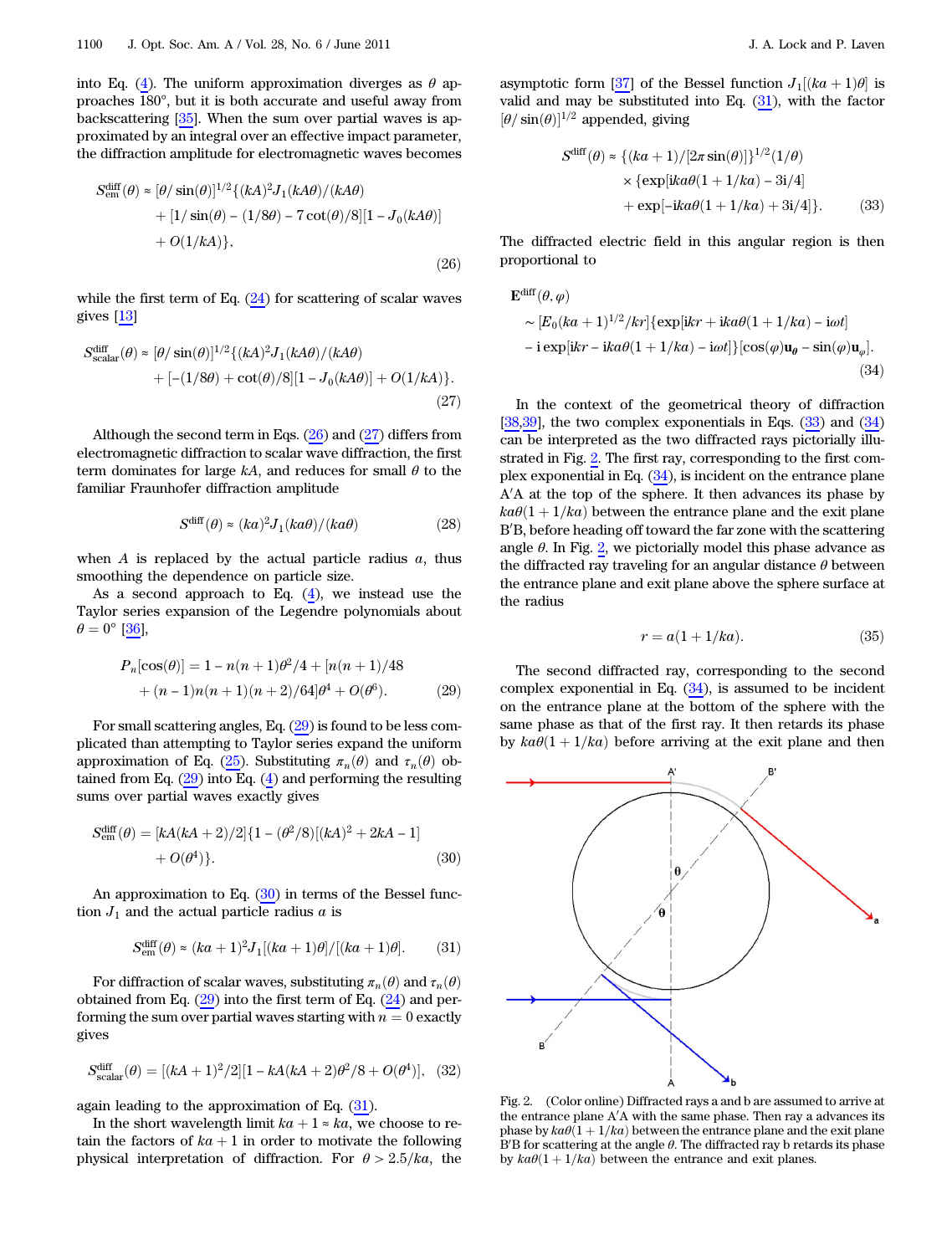heading off toward the far zone with the scattering angle  $\theta$ . In Fig. [2](#page-4-7), we pictorially model the phase retardation as the ray traveling in the backward direction between the entrance and exit planes for an angular distance  $\theta$  above the sphere surface at the radius  $r = a(1 + 1/ka)$ . We are not implying that the second ray literally turns around, travels backwards for an angle  $\theta$ , and then turns around again. Rather, we are only reminding the reader that it retards its phase between the entrance plane and exit plane rather than advancing its phase. An analogous interpretation can be made in the geometrical theory of diffraction for the two diffracted rays incident at the top and bottom edges of a slit aperture. In [\[29](#page-10-16)], we found that surface waves could also be interpreted as traveling above the sphere surface at the radius  $r = a[1 + 0.810/(ka)^{2/3}]$  while tangentially shedding their radiation toward the far zone.

<span id="page-5-0"></span>The time domain intensity associated with Eq. ([33\)](#page-4-5) for an incident Gaussian pulse is

$$
I^{\text{diff}}(t,\theta) = \{k_0 a/[2\pi\theta^2 \sin(\theta)]\} \{\exp[-2(ct - a\theta)^2/\sigma^2] + \exp[-2(ct + a\theta)^2/\sigma^2] - 2\sin(2k_0 a\theta) \exp[-(ct - a\theta)^2/\sigma^2] \times \exp[-(ct + a\theta)^2/\sigma^2]\}.
$$
\n(36)

The temporal maxima of the diffracted pulses of Eq. [\(36](#page-5-0)) are the diagonal straight lines

$$
t = \pm a\theta/c,\tag{37}
$$

giving the inverted "V"-shaped time domain signature of the two diffracted rays in Fig. [3](#page-5-1). The shorter-time arm, however, has the same time domain signature as the near-forward specular reflection in Eq. [\(15](#page-2-4)), and the longer-time arm has virtually the same time domain signature as the external reflection surface wave of Eq.  $(22)$  $(22)$ . This produces the evolution of the shorter-time diffraction arm into the specular reflection curve in Fig. [1](#page-2-3) and leads to the shortening of the longer-time diffraction arm via its replacement by external reflection surface waves. The details of this shortening are discussed in more detail in Section [5.](#page-7-0)

The region of near-forward scattering in the time domain for  $p = 0$ ,  $\lambda_0 = 0.65 \mu \text{m}$ , and  $a = 10 \mu \text{m}$  is shown in detail in Fig. [4.](#page-6-0) The central focusing maximum is evident for  $\theta \leq 2^{\circ}$ . In the forward-focusing region, corresponding to  $\theta < 0.59^{\circ}$ , the diffracted intensity is proportional to  $(k_0a)^4$  with the angular dependence  $[J_1(k_0a\theta)/(k_0a\theta)]^2$  consistent with Eq. [\(28](#page-4-8)). Additional focusing is produced by the dominant term of the grazing-plus-tunneling reflection intensity, which is proportional to  $(k_0a)^{8/3}$  with the angular dependence  $[J_0(k_0a\theta)]^2$ of Eq. [\(16](#page-3-9)). For scattering angles in the forward-focusing region, the diffracted intensity of Eq. [\(36](#page-5-0)) cannot be expected to be accurate since the approximation of the Bessel function  $J_1[k_0a\theta]$  by its asymptotic form is not warranted. But, for  $\theta$  > 1.5°, the diffracted intensity is given by Eq. ([36\)](#page-5-0). There are intensity minima on the centerline of the inverted V in Fig. [4](#page-6-0) at  $\theta \approx 2.2^{\circ}$ , 4.0°, 5.6°, and 7.2°. If diffraction alone were present in the form of Eqs.  $(28)$  $(28)$  $(28)$  and  $(33)$  $(33)$ , the minima of the diffraction intensity cross term on the axis of the inverted V should occur at  $\theta = 2.27^{\circ}, 4.15^{\circ}, 6.03^{\circ}$ , and 7.90°. The first two minima are fit well by diffraction dominance. But grazing-plustunneling reflection plays an increasingly important role as

<span id="page-5-1"></span>

Fig. 3. (Color online) Diffracted intensity corresponding to Eq. ([33\)](#page-4-5) as a function of the scattering angle and delay time for the unpolarized raised cosine pulse and spherical particle of Fig. [1](#page-2-3).

the scattering angle increases. If the  $J_0$  portion of Eq. ([16\)](#page-3-9) for external reflection forward focusing were added to Eq. ([33\)](#page-4-5), the predicted minima shift to  $\theta = 2.27^{\circ}$ , 4.08°, 5:90°, and 7:70°, in slightly better agreement with the figure. In the specular reflection region, corresponding to  $\theta > 15.73^{\circ}$ , the ray intensity is given by Eq.  $(14)$  and the external reflection surface wave intensity is given by Eq. [\(21](#page-3-10)).

For large scattering angles, Eqs.  $(19)$  $(19)$  and  $(21)$  $(21)$  indicate that the surface wave intensity dies off exponentially as a function of the scattering angle, while Eq.  $(36)$  $(36)$  suggests that the diffracted intensity dies off much more slowly, as  $1/\theta^2$ . Thus, one might expect, on the basis of Fig. [3](#page-5-1), that diffraction extends to larger scattering angles than does the radiation shed by external reflection surface waves. This is not observed in Fig. [1](#page-2-3) where the longer-time diffraction arm of the inverted V dies out by  $\theta \approx 50^{\circ}$  and the shorter-time arm diffraction extending to negative times is conspicuously absent. The incorrectness of this expectation is addressed more fully in Section [5.](#page-7-0)

Although the diffracted field of Eqs.  $(4)$  and  $(24)$  $(24)$  is largest in the near-forward direction, it extends to all scattering angles, including the backscattering glory region. Such was the case as well for diffraction of a plane wave by the infinitesimally thin and perfectly conducting half-plane [\[6\]](#page-9-4) in Section [1.](#page-0-0) For the calculation of diffraction in the glory region, one cannot directly use Eq. ([25\)](#page-3-7) due to the divergence of the uniform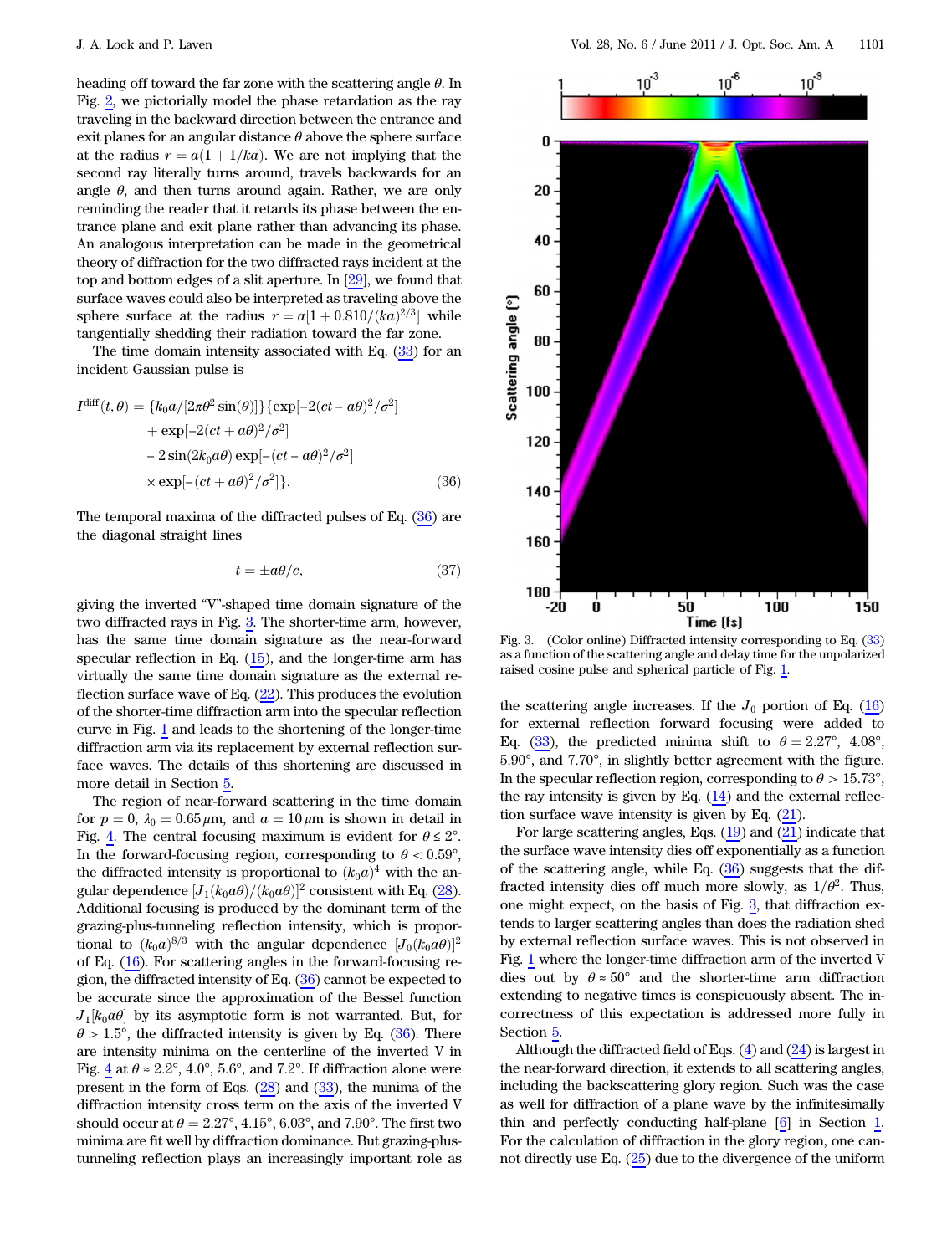<span id="page-6-0"></span>

function of scattering angle and delay time in the near-forward direction for the unpolarized raised cosine pulse and spherical particle of Fig. [1.](#page-2-3) The fundamental sampling interval is  $0.135$  fs.

<span id="page-6-1"></span>asymptotic approximation to the Legendre polynomial  $P_n$ . Rather, one must first use the identity

$$
P_n[\cos(\pi - \delta)] = (-1)^n P_n[\cos(\delta)],\tag{38}
$$

and then substitute  $\pi_n(\theta)$  and  $\tau_n(\theta)$  obtained from either Eq.  $(25)$  $(25)$  or Eq.  $(29)$  $(29)$  into Eq.  $(4)$ . Using Eq.  $(29)$  and then evaluating the alternating series of partial waves exactly, the scattering amplitude for the diffraction glory for electromagnetic waves is

$$
S_{\rm em}^{\rm diff}(\theta) = -\exp(i\pi k A)[kA(kA+1)(kA+2)\delta^2/16 + O(\delta^4)].
$$
\n(39)

This can be approximated in terms of Bessel functions and the actual particle radius as

$$
S_{\text{em}}^{\text{diff}}(\theta) \approx -\exp(i\pi ka)[(ka+1)/2]J_2[(ka+1)\delta]. \tag{40}
$$

For scattering of scalar waves, substituting Eqs. ([29\)](#page-4-2) and ([38\)](#page-6-1) into the first term of Eq. ([24\)](#page-3-6) gives

$$
S_{\text{scalar}}^{\text{diff}}(\theta) = \exp(i\pi k A)[(kA + 1)/2][1 - \delta^2 k A(kA + 2)/4
$$
  
+  $O(\delta^4)],$  (41)

$$
\approx \exp(i\pi ka)[(ka+1)/2]J_0[(ka+1)\delta]. \tag{42}
$$

The center of the scalar wave diffraction glory should be an intensity maximum, whereas it should be an intensity minimum for the electromagnetic diffraction glory. In addition, the field in the glory region scales as  $(ka)^1$  rather than as  $(ka)^2$  in the forward direction and is again amplified by a factor of  $(ka)^{1/2}$  with respect to diffraction in the specular reflection region of Eq. [\(33](#page-4-5)). This weaker focusing is due to the alternating signs of the partial wave contributions in Eq. [\(38](#page-6-1)), whereas all the partial wave contributions to the forwardfocusing peak have the same sign. The  $J_2(k_0a\delta)$  dependence in the glory region is evident in Fig. [5,](#page-6-2) where the intensity maxima occur at  $\delta \approx 2.5^{\circ}$ , 5.5°, and 8.0°, and the corresponding relative maxima and minima of  $J_2(k_0a\delta)$  occur at  $\delta \approx 2.26^\circ, 4.97^\circ$ , and 7:39°.

The third approach to the diffraction amplitude makes use of the Poisson sum formula, which, in its usual form [[40\]](#page-10-27), equates an infinite series of sampled values of a function to an infinite series of sampled values of its Fourier transform.

<span id="page-6-2"></span>

Fig. 5. (Color online) Diffracted intensity corresponding to Eq. ([4\)](#page-1-4) as a function of the scattering angle and delay time for the unpolarized raised cosine pulse of [[29\]](#page-10-16) with  $\lambda_0 = 0.65 \,\mu\text{m}$  and  $\tau = 10 \,\text{fs}$  incident on a spherical particle of radius  $a = 8 \mu m$  and refractive index  $N + iK = 1.3326 + i(1.67 \times 10^{-8}).$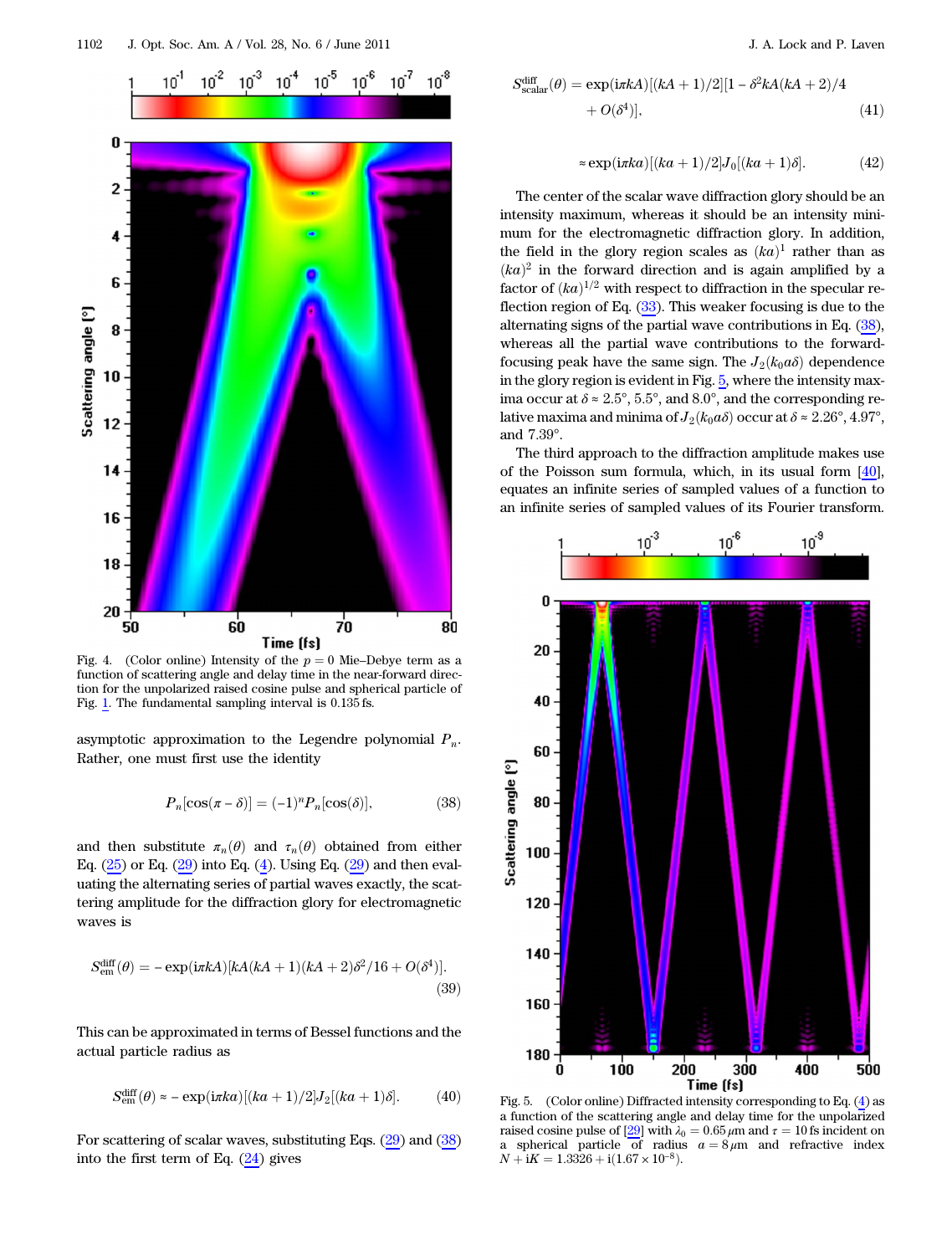<span id="page-7-1"></span>The sum formula can be modified to consider a finite sum of sampled values of the function  $f(x)$ , giving

$$
\sum_{n=0}^{kA} f(x = n + 1/2) = \sum_{m=-\infty}^{\infty} (-1)^m \int_0^{kA+1} dx f(x) \exp(-2\pi i mx).
$$
\n(43)

<span id="page-7-2"></span>For the calculation of diffraction, the function  $f(x)$  is chosen so as to match the contribution of the partial wave  $n$  when  $x = n + 1/2$ . The choice of the function that accomplishes this is not unique. But for  $\theta$  outside the glory region, perhaps the simplest function that meets this criterion for scalar wave diffraction is

$$
f(x) = xP_{x-1/2}[\cos(\theta)].
$$
\n(44)

The virtue of this choice is that the integrals in Eq. ([43\)](#page-7-1) can be evaluated approximately when  $\theta$  is not near the forward or glory regions. Parenthetically, for scattering of a normally incident plane wave by a cylinder, the integrals can be evaluated exactly for all scattering angles. The resulting sum over  $m$  is found to be more rapidly convergent than the original sum over partial waves  $[17,18]$  $[17,18]$  $[17,18]$  $[17,18]$ , and each term in the m sum has a simple physical interpretation. Substituting Eq. ([44\)](#page-7-2) and the asymptotic form of the first term of Eq.  $(25)$  $(25)$  into Eq. ([43\)](#page-7-1), recognizing the result as a Fresnel integral, retaining the leading term of its asymptotic form, and replacing  $A$  by the actual particle radius gives

<span id="page-7-3"></span>
$$
S^{\text{diff}}(\theta) \approx T_0(\theta) + B_0(\theta)
$$
  
+ 
$$
\sum_{m=1}^{\infty} (-1)^m [T_m^+(\theta) + B_m^+(\theta) + T_m^-(\theta) + B_m^-(\theta)],
$$
(45)

where

$$
T_0(\theta) = (D/\theta) \exp[i(ka+1)\theta - 3\pi i/4], \qquad (46a)
$$

$$
B_0(\theta) = (D/\theta) \exp[-i(ka+1)\theta + 3\pi i/4], \qquad (46b)
$$

$$
T_m^+(\theta) = [D/(2\pi m + \theta)] \exp[i(ka+1)(2\pi m + \theta) - 3\pi i/4],
$$
\n(46c)

$$
B_m^+(\theta) = [D/(2\pi m + \theta)] \exp[-i(ka+1)(2\pi m + \theta) + 3\pi i/4],
$$
\n(46d)

$$
T_m^-(\theta) = [D/(2\pi m - \theta)] \exp[-i(ka+1)(2\pi m - \theta) + i\pi/4],
$$
\n(46e)

<span id="page-7-4"></span>
$$
B_m^-(\theta) = [D/(2\pi m - \theta)] \exp[i(ka+1)(2\pi m - \theta) - i\pi/4], (46f)
$$

$$
D = \{ (ka+1)/[2\pi \sin(\theta)] \}^{1/2}.
$$
 (47)

The  $T_0$  and  $B_0$  terms were already obtained in Eq. ([33\)](#page-4-5) from approximating the partial wave sum by an integral over an effective impact parameter. They were also pictorially modeled in Fig. [2,](#page-4-7) and together they gave the classical Fraunhofer diffraction formula of Eq.  $(28)$  $(28)$  for small  $\theta$ . In the context of the Poisson sum formula,  $T_0$  and  $B_0$  are now the first two terms of the exact result. The  $m \geq 1$  terms can be interpreted in light of

the geometrical theory of diffraction [[38,](#page-10-25)[39](#page-10-26)] as describing an orbiting behavior that extends in the time domain to progressively larger positive and negative time delays. In the spirit of the point of view that led to Fig. [2,](#page-4-7) the terms  $\overline{T^+_m}$  and  $\overline{T^-_m}$  can be pictorially modeled as diffracted rays incident at the top edge of the sphere that then orbit it for at least m and  $m - 1$  cycles at the radius  $r = a(1 + 1/ka)$  clockwise or counterclockwise, before heading off tangentially from the orbiting path toward the far zone. Clockwise orbiting produces larger positive delay times and counterclockwise orbiting produces progressively more negative time delays. Similarly, the terms  $B_m^+$ and  $B_m^-$  can be pictorially modeled as diffracted rays incident at the bottom of the sphere that then orbit clockwise or counterclockwise for at least  $m$  and  $m - 1$  cycles before heading off to the far zone. In this case, clockwise orbiting produces progressively more negative time delays and counterclockwise orbiting produces longer positive time delays. Since the diffracted field slowly falls off as  $1/(2\pi m \pm \theta)$ , one might<br>expect that the diffracted rays orbit the sphere many times expect that the diffracted rays orbit the sphere many times while slowly damping out. This orbiting behavior is apparent in Fig. [5.](#page-6-2) It should also be noted that the use of the Poisson sum formula in [[17](#page-10-6)[,18](#page-10-28)] led to the analogous interpretation of electromagnetic surface waves as orbiting the sphere any number of times before exiting to the far zone.

#### <span id="page-7-0"></span>5. REORGANIZATION OF PARTIAL WAVES IN THE TRANSITION REGION

The time domain behavior of Eqs.  $(45)-(47)$  $(45)-(47)$  $(45)-(47)$  as shown in Fig.  $5$ is problematic since the orbiting extends to long positive and negative delay times. Since the delay times in Figs. [1](#page-2-3) and [3](#page-5-1)–[5](#page-6-2) are given with respect to that of specular reflection of the central ray, negative delay times correspond to the appearance of the diffracted pulse before the incident pulse arrives at the sphere, which, at first sight, seemingly violates the causality condition for scattering [\[16](#page-10-4)]. Although the time domain plot of diffraction alone in Fig. [5](#page-6-2) possesses this behavior, the time domain plot of the entire  $p = 0$  scattering amplitude in Fig. [1](#page-2-3) does not. Evidently, some feature of reflection must cancel away both the seemingly causality violating portion of diffracted orbiting and the continued orbiting for long positive delay times. The cancellation mechanism was derived in [[13\]](#page-10-8). Consider the calculation leading to the external reflec-tion surface wave fields of Eqs. ([17\)](#page-3-4)–[\(20](#page-3-2)) for  $\theta > (2/ka)^{1/3}$ . In order to obtain convergence of the partial wave sum as  $n \to \infty$ , the expression  $1/2(1 - R_n^{TE})$  and  $1/2(1 - R_n^{TM})$  in the explicit  $1/2(1 - R_n^{TM})$  ortion edge region along with the  $\exp[i(n+1/2)\theta - 3\pi i/4]$  portion of the angular functions was integrated as a function of  $\varepsilon$  between  $-\varepsilon_{\max}$  and  $\varepsilon_{\max}.$  This integral is not known analytically, nor is it easily approximated. But if the limits of integration could be extended to  $+\infty$  and  $-\infty$ , the resulting integral could then be converted to a contour integral in the complex plane and evaluated using the method of residues. Extending the upper limit from  $\varepsilon_{\text{max}}$  to  $+\infty$  poses no problem. But changing the lower limit from  $-\varepsilon_{\text{max}}$  to  $-\infty$  necessitates the inclusion of all partial waves below the edge region. This is not problematic for the  $\left(-1/2\right)R_n^{TE}$  and  $\left(-1/2\right)R_n^{TM}$  factors with exp[i(n + 1/2) $a - 3\pi i/d$ ] since the integrand contains no stationary  $1/2)\theta - 3\pi i/4$  since the integrand contains no stationary points. But it is problematic for the  $(1/2)$  factors with  $\exp[i(n+1/2)\theta - 3\pi i/4]$  since integration of these terms would otherwise be used to obtain half of the diffraction amplitude of Eq. [\(33](#page-4-5)). As a result, the price one pays for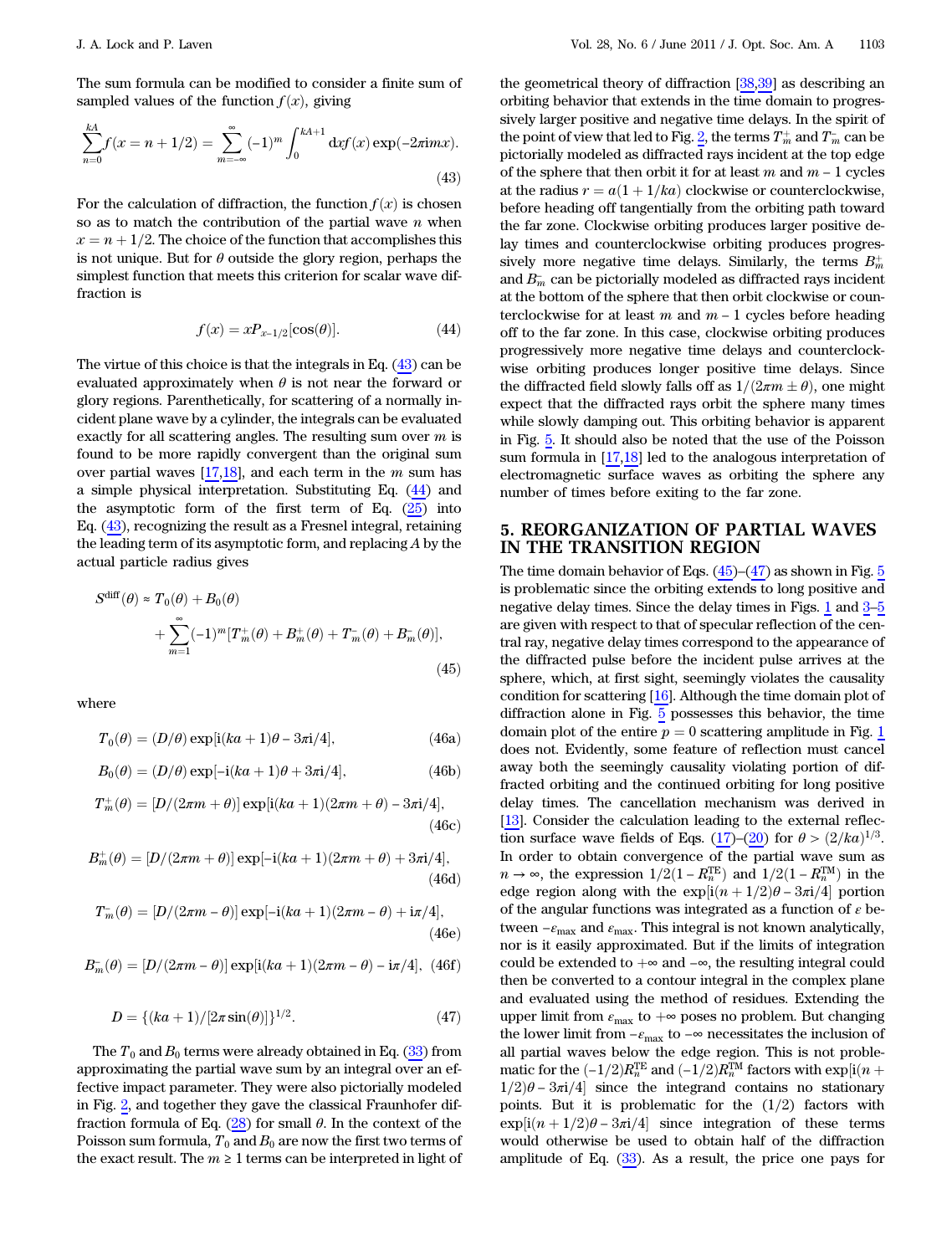extending the integration region downward so as to evaluate the integral analytically and obtain the contribution of surface waves is to not have the partial wave sum of  $(1/2)$  with  $\exp[i(n+1/2)\theta - 3\pi i/4]$  available for  $1 \le n \le kA$  to produce half of the diffraction amplitude.

There is also the matter of the edge region contribution to  $(1/2)(1 - R_{n}^{TE})$  and  $(1/2)(1 - R_{n}^{TM})$  along with the  $\exp[-i(n+1/2)\theta + 3\pi i/4]$  portion of the angular functions. For  $\theta < (2/ka)^{1/3}$ , the full  $p = 0$  amplitude in the upper half of the edge region plus the reflected portion alone in the lower



<span id="page-8-0"></span>Fig. 6. (Color online) Intensity of the  $p = 0$  Mie–Debye term as a function of the scattering angle and delay time for the unpolarized raised cosine pulse of Fig. [5](#page-6-2) incident on the spherical particle of Fig. [1.](#page-2-3) The upper limit of the Mie sum is (a) 0.4ka, (b) 0.6ka, (c) 0.8ka, and (d) 1.0ka.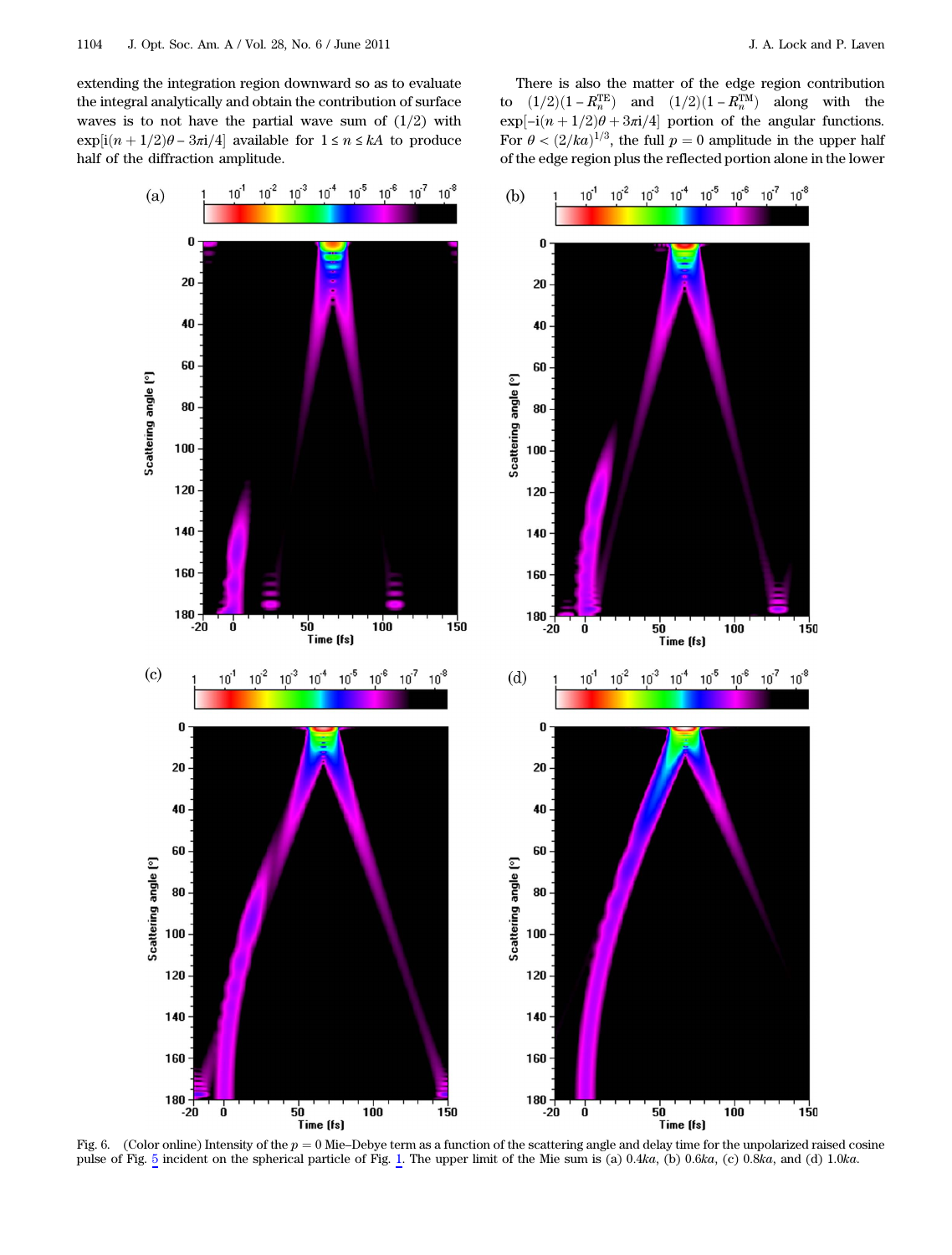half of the edge region was required in Eqs.  $(6a)$  and  $(6b)$  to obtain the near-forward grazing-plus-tunneling reflected field. But, for  $\theta > (2/ka)^{1/3}$ , the stationary point of the integrand of  $\left(-\frac{1}{2}\right)R_n^{\text{TE}}$  and  $\left(-\frac{1}{2}\right)R_n^{\text{TM}}$  that previously occurred at near-<br>forward scattering angles for partial waves in the lower edge forward scattering angles for partial waves in the lower edge region has now migrated to larger scattering angles corresponding to partial waves far below the edge region. For these larger scattering angles, there is now no reason that the  $(1/2)$ terms cannot be separated from the  $(-1/2)R_n^{TE}$  and  $(-1/2)R_n^{TM}$ <br>terms in the unper half of the edge region. Annealing to Ba terms in the upper half of the edge region. Appealing to Babinet's principle for plane wave incidence [[41\]](#page-10-29), the sum of the now-separated (1/2) factor with exp[ $-(n + 1/2)\theta + 3\pi i/4$  in the upper half of the edge region is equal and opposite to the (1/2) factor with exp[− $(n+1/2)\theta + 3\pi i/4$  summed for  $1 \le n \le kA$ , thus canceling away the other half of the diffraction amplitude of Eq. [\(33](#page-4-5)). When this argument is restated in the context of the Poisson sum formula [[13\]](#page-10-8), the entire orbiting structure of the diffraction amplitude is canceled away by the formation of external reflection surface waves for  $\theta > (2/ka)^{1/3}.$ 

In the angular transition region  $1/ka < \theta < (2/ka)^{1/3}$ , the grazing-plus-tunneling reflection portion of the  $p = 0$  amplitude may be written in terms of a number of Fock functions of the argument  $\pm (ka/2)^{1/3}\theta$ . For  $\theta < 1/ka$ , the argument of the Fock functions can be approximated by zero, giving the the Fock functions can be approximated by zero, giving the forward-focusing amplitude of Eq. [\(16](#page-3-9)). For  $\theta > (2/ka)^{1/3}$ , the Fock functions with positive argument are asymptotic to the surface wave amplitudes of Eqs.  $(17)$  $(17)$ – $(20)$  and those with negative argument are asymptotic to the geometrical optics amplitudes of Eqs.  $(10a)$  and  $(10b)$ . In the transition region, the diffraction amplitude is gradually replaced by what will eventually become the surface wave amplitude. This gradual evolution cannot be easily observed using the transitional approximations of Sections [3](#page-2-0) and [4](#page-3-0), but has been seen to occur smoothly in numerical computations using the more complicated uniform approximation to the  $p = 0$  amplitude [\[35](#page-10-22)].

This evolution occurs very naturally in the time domain. Figures [6\(a\)](#page-8-0)–[6\(d\)](#page-8-0) show the time domain intensity for  $p = 0$ ,  $\lambda_0 = 0.65 \,\mu$ m, and  $a = 10 \,\mu$ m, but with the upper limit of the Mie sum being 0:4ka, 0:6ka, 0:8ka, and 1:0ka rather than the computationally stable [\[42](#page-10-30)] upper limit  $(ka) + \varepsilon_{\text{max}}(ka)^{1/3}$  with  $\varepsilon_{\text{max}} = 4.05$ . The decreased upper limits describe reflection of geometrical rays incident on an  $a = 10 \mu$ m sphere with impact parameters out to 4, 6, 8, and  $10 \mu m$ , accompanied by diffraction from a 4, 6, 8, and  $10 \mu m$  radius sphere. As the upper limit of the Mie sum increases step by step, ray theory predicts that the specular reflection portion of the time domain intensity extends from 180° to 132:8°, then to 106:3°, 73:7°, and 0°. This agrees reasonably well with Figs.  $6(a)$ – $6(d)$ . The figures also show that the inverted V structure of diffraction extends out to  $\theta \approx 180^{\circ}$ , where it has glory interference structure consistent with  $J_2$  dependence. As the effective sphere radius for diffraction increases, diffraction grows in strength so as to render the entire inverted V structure more clearly in the figures, and the opening angle of the inverted V increases as well. As the upper limit of the Mie sum approaches ka, the specular reflection intensity curves over toward the shorter-time arm of the inverted V of the diffracted intensity so that they meet up smoothly. At the same time, the longer-time arm of the inverted V arm weakens and shortens due to the reorganization of the partial waves described above. This gradually produces

<span id="page-9-7"></span>the dominance of external reflection surface waves seen in Fig. [1](#page-2-3) for  $\theta > (2/k_0a)^{1/3}$ .

## 6. CONCLUSIONS

As was the case for the exactly soluble problem of scattering of a plane wave by an infinitesimally thin and perfectly conducting half-plane, one can give a precise definition of the physical process of diffraction in the context of the exactly soluble problem of Mie scattering. This definition is a consequence of a geometrical optics-based decomposition imposed on the total scattering amplitude. The diffracted amplitude thus defined is not a continuous function of particle size. The reflection part of the  $p = 0$  Mie–Debye scattering amplitude was found to produce forward focusing, specular reflection, electromagnetic surface waves, and glory focusing in the appropriate angular regions, and its signature was examined in the time domain for scattering of a plane wave pulse. Diffraction was also studied in light of three different approaches to the exact amplitude. The uniform approximation to Legendre polynomials gave the classical Fraunhofer diffraction amplitude along with higher-order corrections that differ from those for scalar waves. The second approach used the Taylor series expansion of Legendre polynomials in the near-forward scattering region and led in the context of the geometrical theory of diffraction to the interpretation that diffracted rays travel slightly above the sphere surface. The third approach used the Poisson sum formula and led to the interpretation that diffraction is an orbiting phenomenon in the time domain that appears to violate the causality condition for scattering. The absence of this causality violating behavior in the entire  $p = 0$  amplitude implies that, in the angular transition region  $1/ka < \theta < (2/ka)^{1/3}$ , diffraction is gradually cancelled by some feature of the reflected field.

Specifically, in the process of extending the integration limits over partial waves so as to obtain the contour integral describing external reflection surface waves, we used the partial waves that would have otherwise produced diffraction. Thus, the role in the  $p = 0$  scattering amplitude that for  $\theta < 1/ka$ was played by diffraction is now played for  $\theta > (2/ka)^{1/3}$ by surface wave radiation. Figures  $6(a)$ – $6(d)$  illustrate the delicateness of this slow replacement in the time domain.

#### <span id="page-9-0"></span>REFERENCES

- 1. D. Halliday, R. Resnick, and J. Walker, "Diffraction," in Fundamentals of Physics, 7th ed. (Wiley, 2005), p. 963.
- <span id="page-9-1"></span>2. E. Hecht, "Huygens principle," in Optics, 2nd ed. (Addison-Wesley, 1987), p. 80.
- <span id="page-9-2"></span>3. J. W. Goodman, "The Kirchhoff formula of diffraction by a plane screen," in Introduction to Fourier Optics (McGraw-Hill, 1968), pp. 37–42.
- <span id="page-9-3"></span>4. M. Born and E. Wolf, "Two-dimensional diffraction of a plane wave by a half-plane," in Principles of Optics, 6th ed. (Cambridge University, 1980), pp. 565–578.
- <span id="page-9-4"></span>5. M. Born and E. Wolf, "The nature of the solution," in Principles of Optics, 6th ed. (Cambridge University, 1980), p. 571.
- <span id="page-9-5"></span>6. M. Born and E. Wolf, "The nature of the solution," in Principles of Optics, 6th ed. (Cambridge University, 1980), p. 572.
- <span id="page-9-6"></span>7. M. Born and E. Wolf, "Expression of the solution in ters of Fresnel integrals," in Principles of Optics, 6th ed. (Cambridge University, 1980), p. 569.
- 8. H. C. van de Hulst, "Rigorous scattering theory for spheres of arbitrary size," in Light Scattering by Small Particles (Dover, 1957), pp. 114–130.